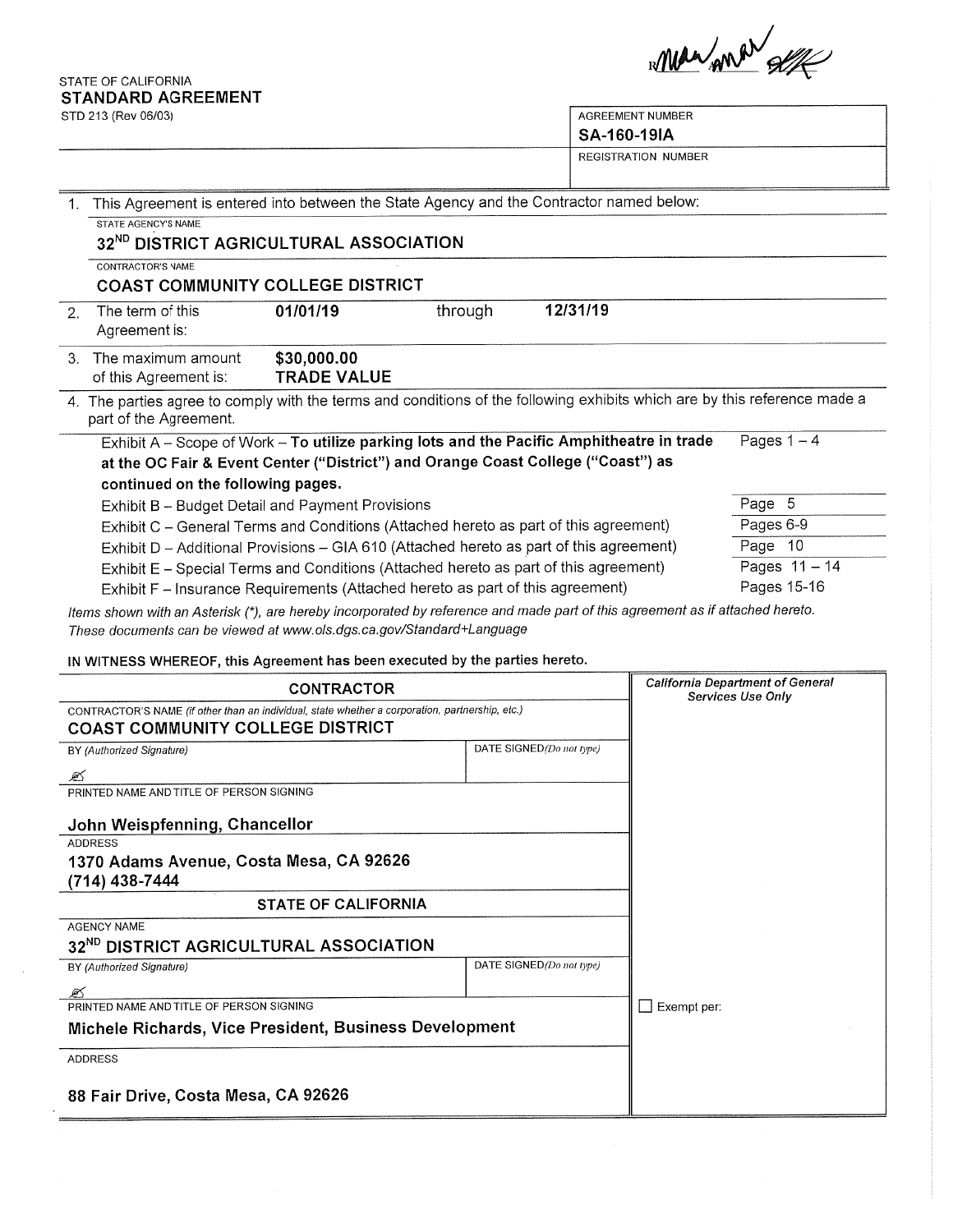### **SA-160-19IA COAST COMMUNITY COLLEGE DISTRICT PAGE 2 of 17**



# **EXHIBIT A – SCOPE OF WORK (CONT.)**

#### **Contract Representatives:**

**32ND DISTRICT AGRICULTURAL ASSOCIATION/OC FAIR & EVENT CENTER Michele Richards, Vice President, Business Development (714) 708-1716**

**Orange Coast College Lynnette Stiles Office: 714-432-5024 Email: lstiles@occ.cccd.edu**

### **COAST AND DISTRICT AGREE:**

- 1. To the following provisions pertaining to general responsibilities of both Parties:
	- a. District and Coast shall mutually indemnify and hold harmless the other Party from any and all liability during the use of the other Party's parking lots and/or property.
	- b. District and Coast shall provide the other Party with proof of insurance for the duration of the contract period.
	- c. To work in partnership to develop and implement new reciprocal trade opportunities to the benefit of both Parties.
- 2. To the following provisions pertaining to District usage of COAST LOTS:
	- a. District shall compensate Coast in the manner of specified trade services for utilization of agreed upon paved areas of Coast parking lots C, D, E & G and Coast Horticulture Lot, Math/Business and Computing Center Lot, and Adams Paved Lot (W,Th, F and Sat/Sun after 5pm).
	- b. District shall use Coast parking lots C, D, E & G for employee and overflow vendor and patron parking during specified year-round events and the annual OC Fair, including, but not limited to, the following dates in 2019:
		- i. February 8, 9, 10 (TET Festival)
		- ii. March 8, 9, 10 (Musink)
		- iii. April 26, 27, 28 (Pet Expo)
		- iv. May 5 (OC Marathon), 17, 18, 19 (OC Night Market), 25, 26 (Scottish Festival)
		- v. June 14, 15, 16 (OC Night Market)
		- vi. July 12 August 11 (OC Fair)
		- vii. August 23, 24, 25 (OC Night Market)
		- viii. September 13, 14, 15 (Sand Sports Super Show)
	- c. District shall use the Math/Business & Computing Center Lot for dead storage during the 2019 OC Fair.
	- d. District shall use Coast Adams Paved Lot for overflow OC Fair and/or undisclosed event parking and equipment storage from June 16, 2019 through August 19, 2019.
	- e. District shall clean used areas on Coast premises after each day of use to restore to the condition in which the property was received.
	- f. District shall provide as needed personnel, traffic directors, directional signage, additional lighting, as needed, and portable restrooms during the designated events.
	- g. District shall notify Coast of any accident or incident that takes place in the designated parking areas.
	- h. In the event Lots C, D, E & G and/or Coast Adams Paved Lot, Horticulture Lot, or Math/Business and Computing Center Lot need to be utilized for a Coast event, an alternative lot shall be made available to the District by Coast.
	- i. District shall work with Coast Public Safety to coordinate parking credential enforcement daily during the OC Fair and other dates utilized by the District for overflow parking.
	- j. Coast shall enforce parking regulations and receive all fines collected for parking citations issued by Coast Public Safety.
	- k. Coast shall explore other parking options for District in good faith including the potential use of the Grass Soccer Field and the College District Lot on the North side of Adams Ave.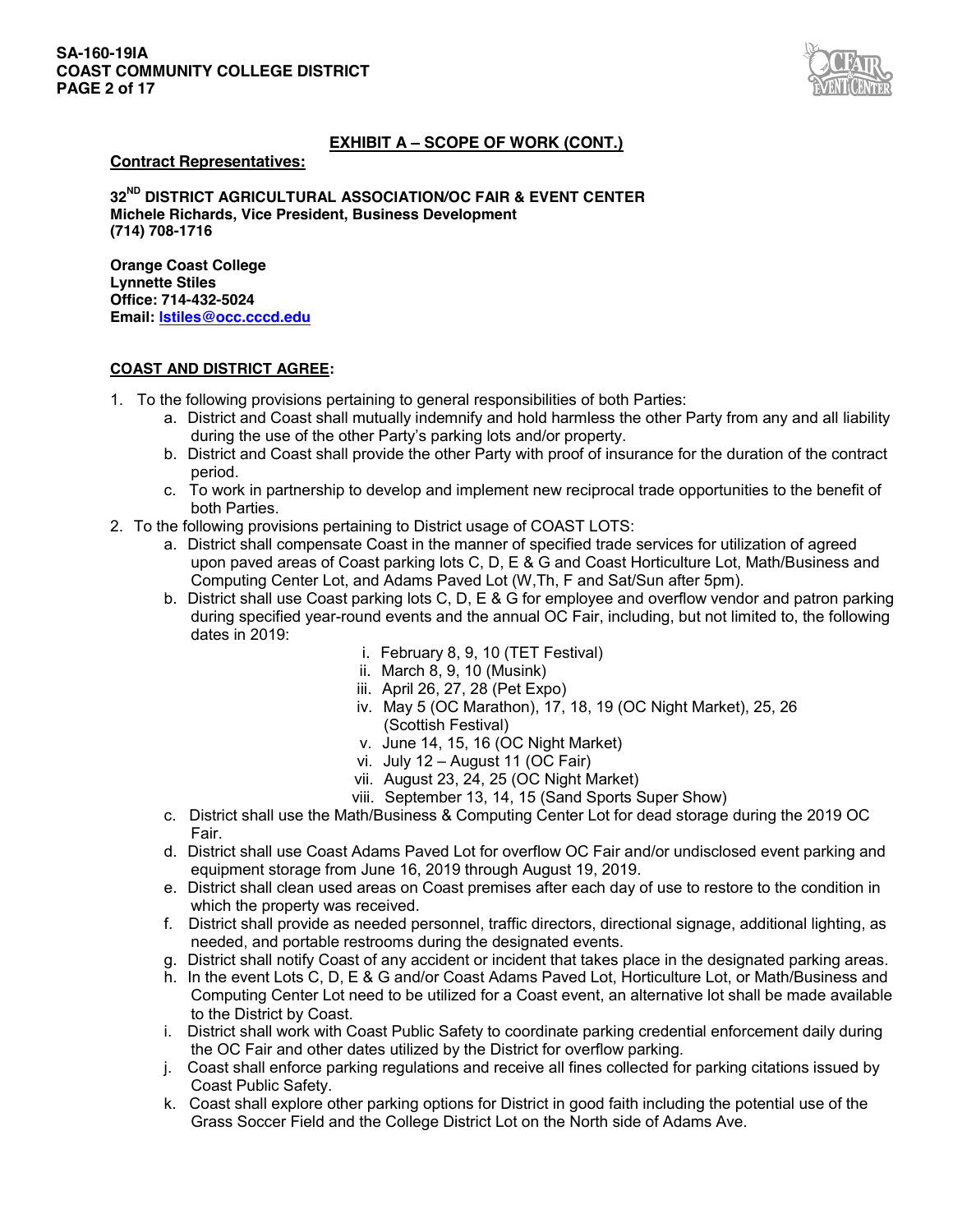**SA-160-19IA COAST COMMUNITY COLLEGE DISTRICT PAGE 3 of 17**



- 3. To the following provisions pertaining to Coast usage of DISTRICT LOT "E":
	- a. Coast shall have usage of District Lot "E" for overflow Coast student, staff & contractors parking from January 2, 2019 through June 15, 2019 and August 19, 2019 through December 13, 2019. Days/hours of permissible access shall be Monday-Friday, from 6:00am to 12:00am.
	- b. Coast vehicles shall enter through Gate 3-1/2 off of Arlington Drive to access the lot.
	- c. District shall barricade District's Lot "E" to allow access point off of Arlington Drive at Gate 3-1/2.
	- d. District shall ensure that Gate 3-1/2 off Arlington is locked/unlocked daily for Coast students to enter.
	- e. Coast shall clean and make Lot "E" suitable for parking of vehicles. Coast shall coordinate and receive approval from District on the cleaning plan.
	- f. District shall provide proper signage in District parking lot.
	- g. Coast shall notify District of any accident or incident that takes place in the designated parking areas.
	- h. In the event District Lot "E" needs to be utilized for an event held on District property, an alternative lot will be made available to Coast by the District.
	- i. Coast shall have use of Lot "E" for overflow parking on Oct. 6, 2019 for the "Children's Book Festival.
- 4. To the following provisions pertaining to Coast usage of District PACIFIC AMPHITHEATRE:
	- a. Coast shall have use of the Pacific Amphitheatre for the Orange Coast College Commencement ("Commencement").
	- b. Commencement Ceremony set-up shall take place May 22-24, 2019.
	- c. Coast shall have the option to host a Commencement rehearsal on May 23, 2019 from 10:00am to 3:00pm, with a lunch provided and hosted by Coast staff and/or students. The use of third-party food trucks will require a one hundred seventy-five dollar (\$175.00) buyout per truck; however, the buyout shall be waived if the food truck(s) are based in Orange County, California. Approximately 400 individuals may attend the rehearsal.
	- d. Commencement event date shall be May 24, 2019 from 5:30pm to 7:30pm with removal and clean-up to follow.
	- e. Commencement estimated attendance is approximately 6,000-7,000.
	- f. Coast shall provide light snacks and beverages to be consumed after the Commencement Ceremony.
	- g. Coast shall provide necessary directional signage per the required specifications.
	- h. Coast shall provide ushers.
	- i. District shall provide coordination with Costa Mesa Police Department for traffic.
	- j. Coast shall be responsible for reimbursement of any fees charged by the Costa Mesa Police Department for traffic control purposes.
	- k. Seating shall be limited to District's pre-determined seated area only.
	- l. Coast shall comply with District's policy for the use or operation of an unmanned aerial vehicle (UAV), drone or other in-air device(s), mechanical or otherwise, over District property. (See District's UAV Policy)
	- m. Coast shall provide and pay for all production-related needs for the Commencement including lighting, audio/sound, video and photography services, curtains and theatre preparation.
	- n. Coast must comply with District-mandated noise mitigation requirements. (See District's Noise Mitigation Policy)
	- o. District shall provide and pay for the necessary parking services, janitorial services, electronic marquee board, security personnel, cement bases and pre and post-event clean-up.
	- p. District's master concessionaire shall sell water, soda and light snacks during the Commencement. Alcoholic beverages will not be available.
	- q. District shall allow Coast to sell flowers and bookstore merchandise at no rent or commission to the District.
- 5. Coast to provide the following PROMOTIONAL ADVERTISING to District:
	- a. \$10,000 worth of in-kind trade to be fulfilled by Coast through the District Director of Marketing in conjunction with the year-round event program and the annual OC Fair as indicated in items c.-h. below.
	- b. Coast shall provide point of contact's name and telephone number to the District's Director of Marketing.
	- c. Coast shall provide advertising/inclusion in:
		- i. Coast to Coast (weekly newspaper)
		- ii. Coast Report (weekly newspaper)
		- iii. Commencement Program (one page)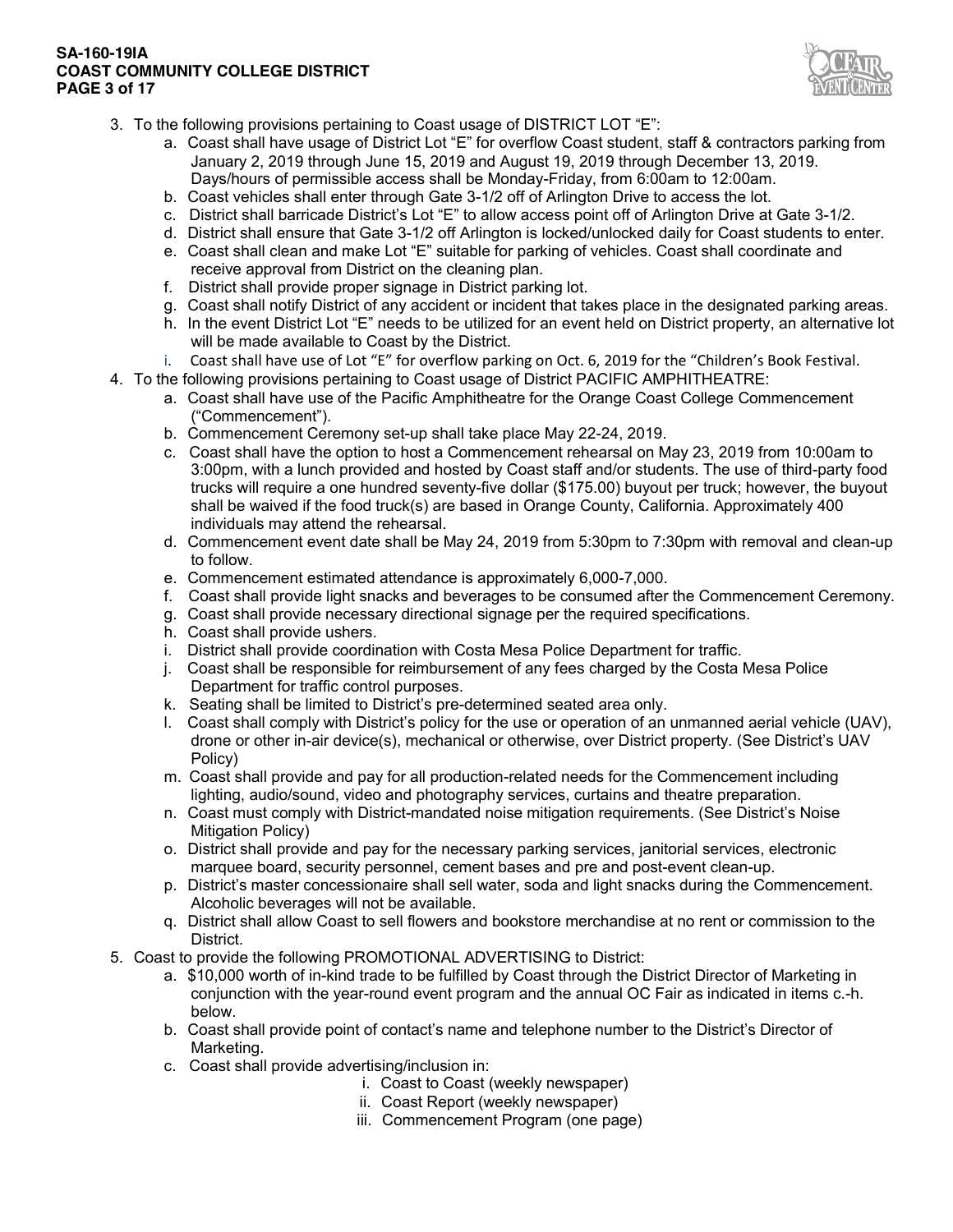### **SA-160-19IA COAST COMMUNITY COLLEGE DISTRICT PAGE 4 of 17**



- d. District shall provide electronic copy of the OC Fair Summer Concert Series schedule to Coast, which Coast shall insert in Commencement Program, as indicated in above Paragraph 5.c.
- e. Coast shall provide promotional email blast to all Coast accounts and social media announcements of Imaginology (to be sent in March and April), OC Fair dates (to be sent in July), and the We Care Wednesday promotion (to be sent in May and June).
- f. To provide campus Windmasters in six (6) key locations to promote the 2019 OC Fair.
- g. Coast shall provide OC Fair brochure distribution as follows at:
	- i. Bookstore
	- ii. Office
	- iii. Student Center
	- iv. Mailrooms

-End Exhibit A-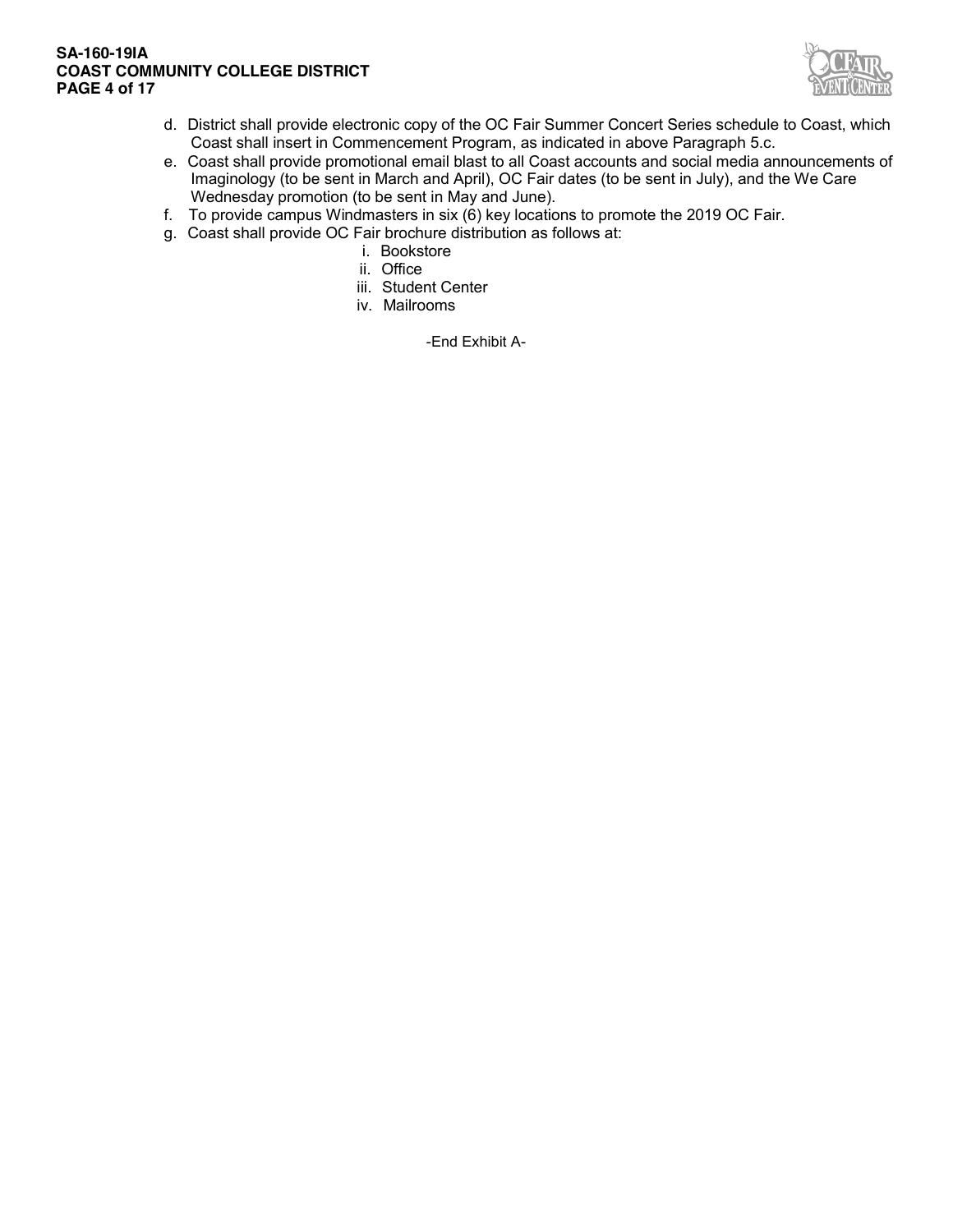## **SA-160-19IA COAST COMMUNITY COLLEGE DISTRICT PAGE 5 of 17**



# **EXHIBIT B – BUDGET DETAIL & PAYMENT PROVISIONS**

### **BUDGET DETAIL:**

District Account #: Not Applicable

### **PAYMENT PROVISIONS:**

There are no payment provisions, as this is a trade value contract.

-End Exhibit B-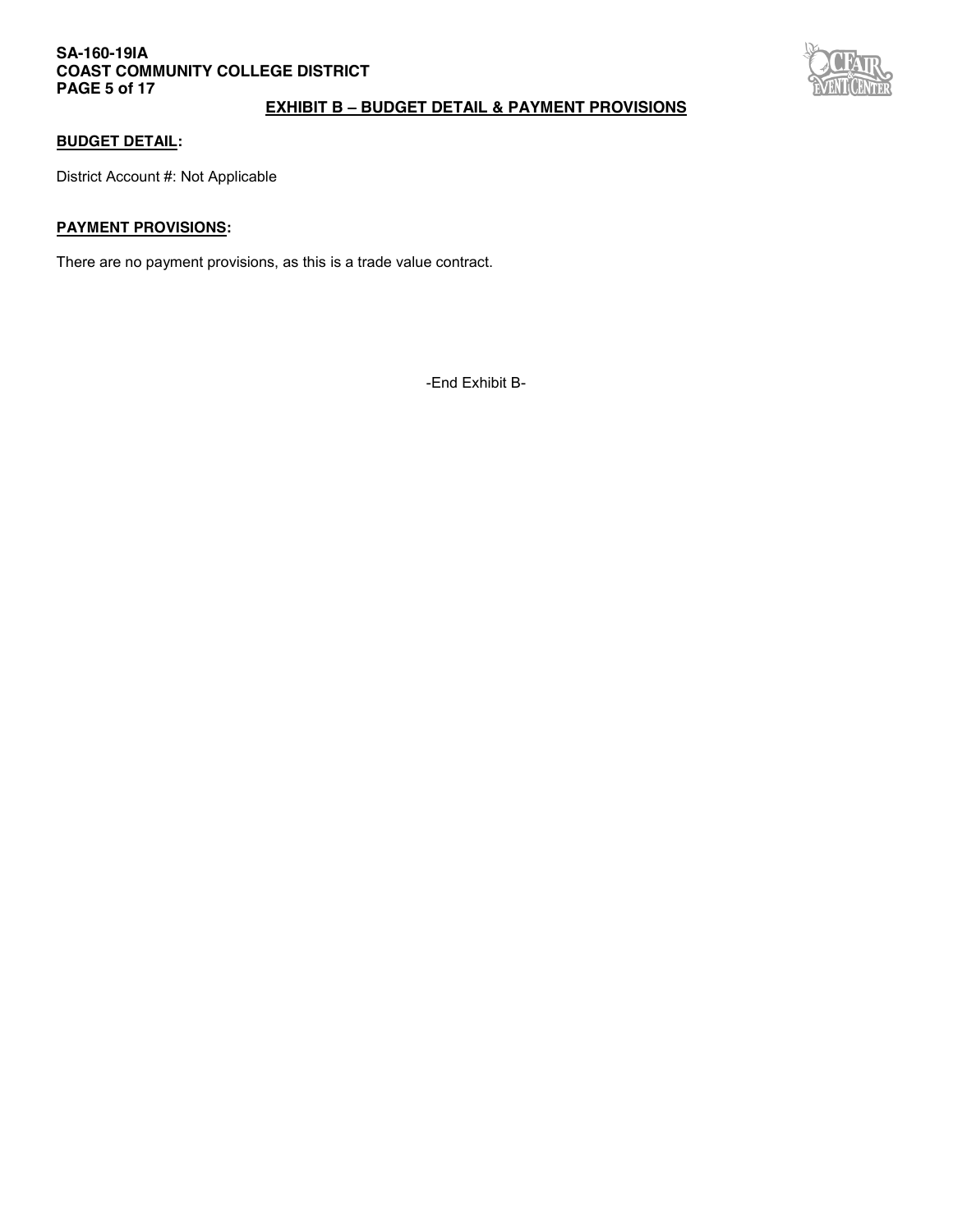### **SA-160-19IA COAST COMMUNITY COLLEGE DISTRICT PAGE 6 of 17**



# **GTC 4/1017**

# **EXHIBIT C – GENERAL TERMS AND CONDITIONS**

1. APPROVAL: This Agreement is of no force or effect until signed by both parties and approved by the Department of General Services, if required. Contractor may not commence performance until such approval has been obtained.

2. AMENDMENT: No amendment or variation of the terms of this Agreement shall be valid unless made in writing, signed by the parties and approved as required. No oral understanding or Agreement not incorporated in the Agreement is binding on any of the parties.

3. ASSIGNMENT: This Agreement is not assignable by the Contractor, either in whole or in part, without the consent of the State in the form of a formal written amendment.

4. AUDIT: Contractor agrees that the awarding department, the Department of General Services, the Bureau of State Audits, or their designated representative shall have the right to review and to copy any records and supporting documentation pertaining to the performance of this Agreement. Contractor agrees to maintain such records for possible audit for a minimum of three (3) years after final payment, unless a longer period of records retention is stipulated. Contractor agrees to allow the auditor(s) access to such records during normal business hours and to allow interviews of any employees who might reasonably have information related to such records. Further, Contractor agrees to include a similar right of the State to audit records and interview staff in any subcontract related to performance of this Agreement. (Gov. Code §8546.7, Pub. Contract Code §10115 et seq., CCR Title 2, Section 1896).

5. INDEMNIFICATION: Contractor agrees to indemnify, defend and save harmless the State, its officers, agents and employees from any and all claims and losses accruing or resulting to any and all contractors, subcontractors, suppliers, laborers, and any other person, firm or corporation furnishing or supplying work services, materials, or supplies in connection with the performance of this Agreement, and from any and all claims and losses accruing or resulting to any person, firm or corporation who may be injured or damaged by Contractor in the performance of this Agreement.

6. DISPUTES: Contractor shall continue with the responsibilities under this Agreement during any dispute.

7. TERMINATION FOR CAUSE: The State may terminate this Agreement and be relieved of any payments should the Contractor fail to perform the requirements of this Agreement at the time and in the manner herein provided. In the event of such termination the State may proceed with the work in any manner deemed proper by the State. All costs to the State shall be deducted from any sum due the Contractor under this Agreement and the balance, if any, shall be paid to the Contractor upon demand.

8. INDEPENDENT CONTRACTOR*:* Contractor, and the agents and employees of Contractor, in the performance of this Agreement, shall act in an independent capacity and not as officers or employees or agents of the State.

9. RECYCLING CERTIFICATION: The Contractor shall certify in writing under penalty of perjury, the minimum, if not exact, percentage of post consumer material as defined in the Public Contract Code Section 12200, in products, materials, goods, or supplies offered or sold to the State regardless of whether the product meets the requirements of Public Contract Code Section 12209. With respect to printer or duplication cartridges that comply with the requirements of Section 12156(e), the certification required by this subdivision shall specify that the cartridges so comply (Pub. Contract Code §12205).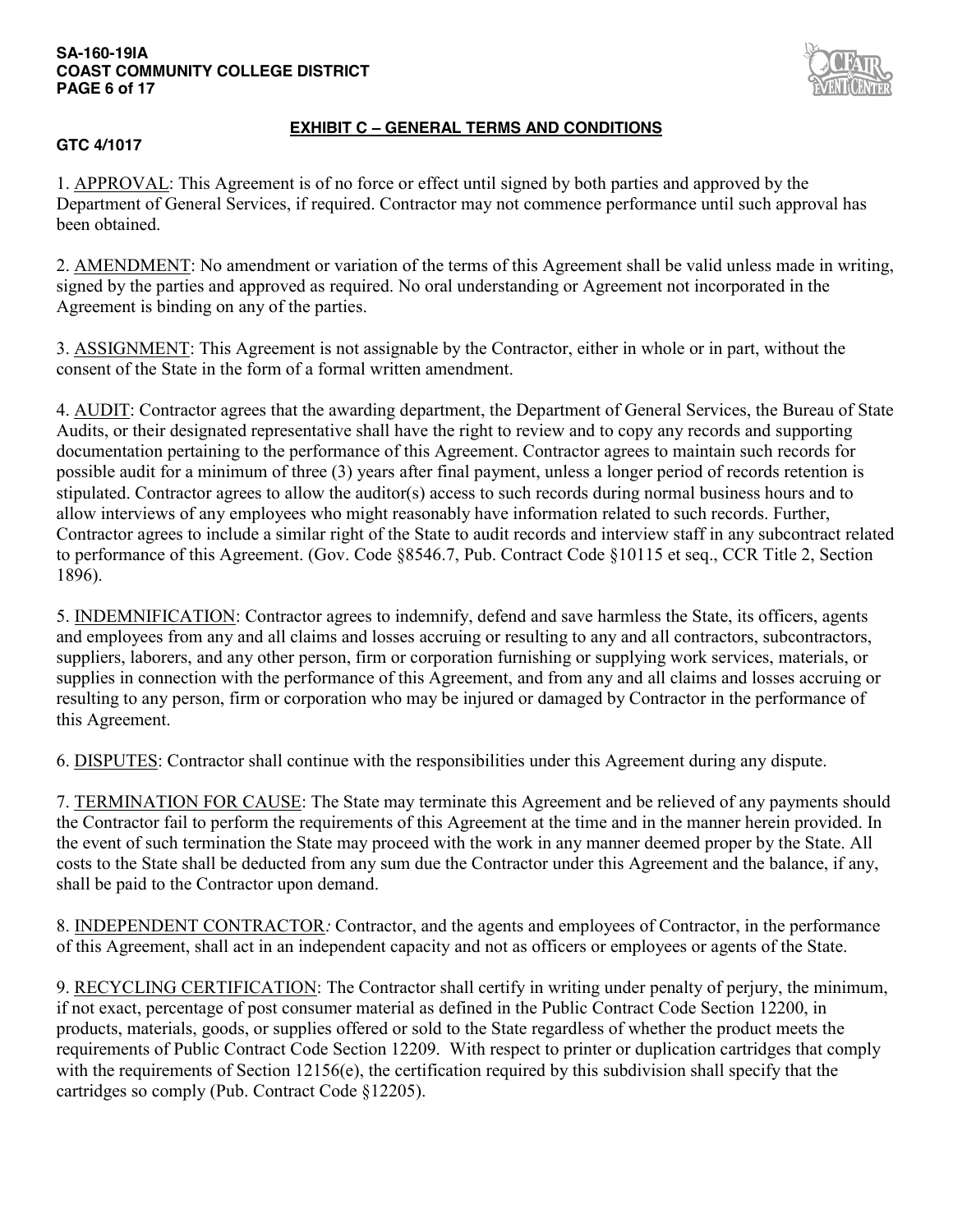#### **SA-160-19IA COAST COMMUNITY COLLEGE DISTRICT PAGE 7 of 17**



# *EXHIBIT C – GENERAL TERMS AND CONDITIONS (Cont.)*

10. NON-DISCRIMINATION CLAUSE: During the performance of this Agreement, Contractor and its subcontractors shall not deny the contract's benefits to any person on the basis of race, religious creed, color, national origin, ancestry, physical disability, mental disability, medical condition, genetic information, marital status, sex, gender, gender identity, gender expression, age, sexual orientation, or military and veteran status, nor shall they discriminate unlawfully against any employee or applicant for employment because of race, religious creed, color, national origin, ancestry, physical disability, mental disability, medical condition, genetic information, marital status, sex, gender, gender identity, gender expression, age, sexual orientation, or military and veteran status. Contractor shall insure that the evaluation and treatment of employees and applicants for employment are free of such discrimination. Contractor and subcontractors shall comply with the provision*s* of the Fair Employment and Housing Act (Gov. Code §12900 et seq.), the regulations promulgated thereunder (Cal. Code Regs., tit. 2, §11000 et seq.), the provisions of Article 9.5, Chapter 1, Part 1, Division 3, Title 2 of the Government Code (Gov. Code §§11135-11139.5), and the regulations or standards adopted by the awarding state agency to implement such article. Contractor shall permit access by representatives of the Department of Fair Employment and Housing and the awarding state agency upon reasonable notice at any time during the normal business hours, but in no case less than 24 hours' notice, to such of its books, records, accounts, and all other sources of information and its facilities as said Department or Agency shall require to ascertain compliance with this clause. Contractor and its subcontractor*s* shall give written notice of their obligations under this clause to labor organizations with which they have a collective bargaining or other agreement. (See Cal. Code Regs., tit. 2, §11105.)

Contractor shall include the nondiscrimination and compliance provisions of this clause in all subcontracts to perform work under the Agreement.

11. CERTIFICATION CLAUSES: The CONTRACTOR CERTIFICATION CLAUSES contained in the document CCC 04/2017 are hereby incorporated by reference and made a part of this Agreement by this reference as if attached hereto.

12. TIMELINESS: Time is of the essence in this Agreement.

13. COMPENSATION: The consideration to be paid Contractor, as provided herein, shall be in compensation for all of Contractor's expenses incurred in the performance hereof, including travel, per diem, and taxes, unless otherwise expressly so provided.

14. GOVERNING LAW: This contract is governed by and shall be interpreted in accordance with the laws of the State of California.

15. ANTITRUST CLAIMS: The Contractor by signing this agreement hereby certifies that if these services or goods are obtained by means of a competitive bid, the Contractor shall comply with the requirements of the Government Codes Sections set out below.

a. The Government Code Chapter on Antitrust claims contains the following definitions:

1) "Public purchase" means a purchase by means of competitive bids of goods, services, or materials by the State or any of its political subdivisions or public agencies on whose behalf the Attorney General may bring an action pursuant to subdivision (c) of Section 16750 of the Business and Professions Code.

2) "Public purchasing body" means the State or the subdivision or agency making a public purchase. Government Code Section 4550.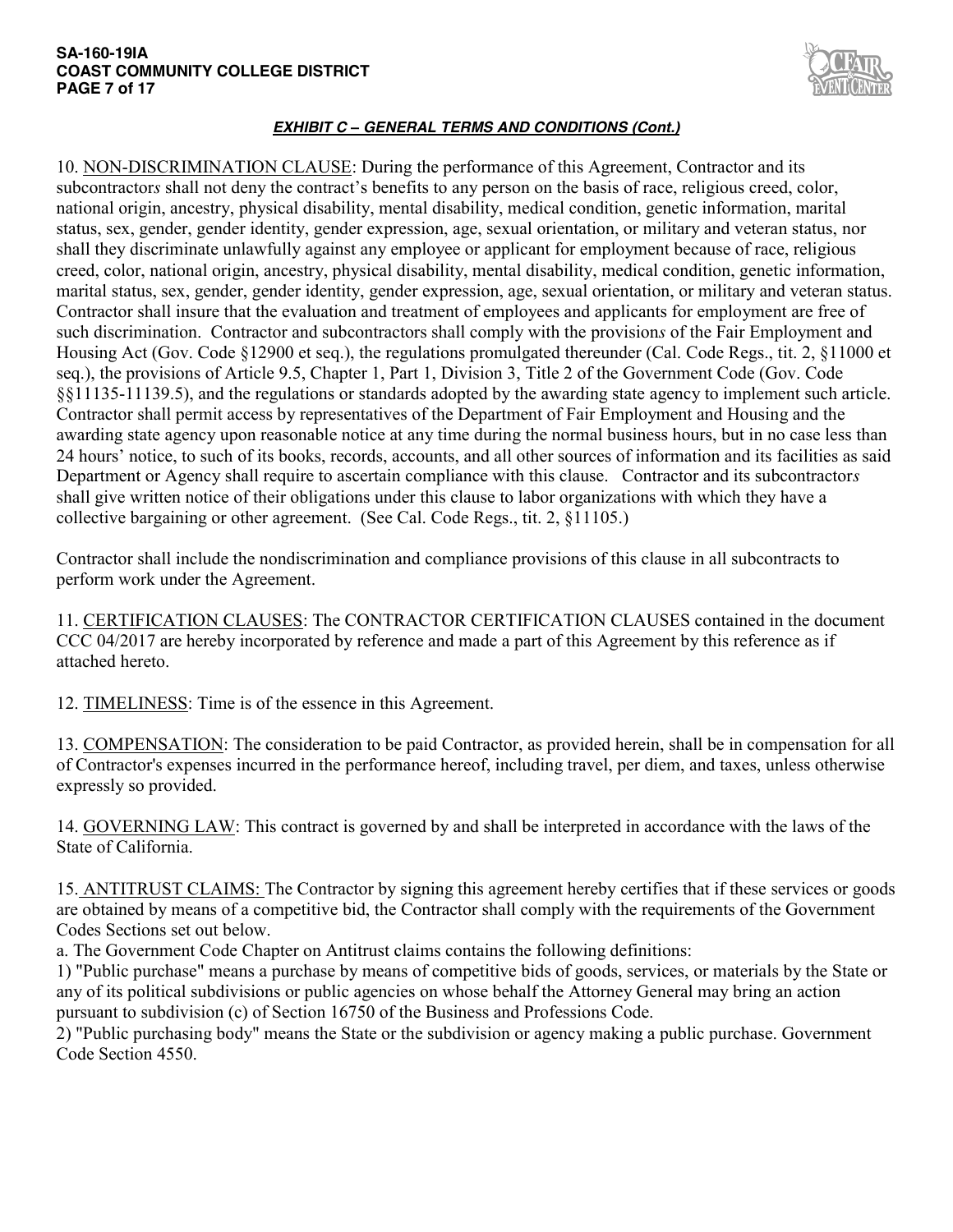### **SA-160-19IA COAST COMMUNITY COLLEGE DISTRICT PAGE 8 of 17**



# *EXHIBIT C – GENERAL TERMS AND CONDITIONS (Cont.)*

b. In submitting a bid to a public purchasing body, the bidder offers and agrees that if the bid is accepted, it will assign to the purchasing body all rights, title, and interest in and to all causes of action it may have under Section 4 of the Clayton Act (15 U.S.C. Sec. 15) or under the Cartwright Act (Chapter 2 (commencing with Section 16700) of Part 2 of Division 7 of the Business and Professions Code), arising from purchases of goods, materials, or services by the bidder for sale to the purchasing body pursuant to the bid. Such assignment shall be made and become effective at the time the purchasing body tenders final payment to the bidder. Government Code Section 4552.

c. If an awarding body or public purchasing body receives, either through judgment or settlement, a monetary recovery for a cause of action assigned under this chapter, the assignor shall be entitled to receive reimbursement for actual legal costs incurred and may, upon demand, recover from the public body any portion of the recovery, including treble damages, attributable to overcharges that were paid by the assignor but were not paid by the public body as part of the bid price, less the expenses incurred in obtaining that portion of the recovery. Government Code Section 4553.

d. Upon demand in writing by the assignor, the assignee shall, within one year from such demand, reassign the cause of action assigned under this part if the assignor has been or may have been injured by the violation of law for which the cause of action arose and (a) the assignee has not been injured thereby, or (b) the assignee declines to file a court action for the cause of action. See Government Code Section 4554.

16. CHILD SUPPORT COMPLIANCE ACT:For any Agreement in excess of \$100,000, the contractor acknowledges in accordance with Public Contract Code 7110, that:

a. The contractor recognizes the importance of child and family support obligations and shall fully comply with all applicable state and federal laws relating to child and family support enforcement, including, but not limited to, disclosure of information and compliance with earnings assignment orders, as provided in Chapter 8 (commencing with section 5200) of Part 5 of Division 9 of the Family Code; and

b. The contractor, to the best of its knowledge is fully complying with the earnings assignment orders of all employees and is providing the names of all new employees to the New Hire Registry maintained by the California Employment Development Department.

17. UNENFORCEABLE PROVISION: In the event that any provision of this Agreement is unenforceable or held to be unenforceable, then the parties agree that all other provisions of this Agreement have force and effect and shall not be affected thereby.

18. PRIORITY HIRING CONSIDERATIONS: If this Contract includes services in excess of \$200,000, the Contractor shall give priority consideration in filling vacancies in positions funded by the Contract to qualified recipients of aid under Welfare and Institutions Code Section 11200 in accordance with Pub. Contract Code §10353.

# 19. SMALL BUSINESS PARTICIPATION AND DVBE PARTICIPATION REPORTING REQUIREMENTS**:**

a. If for this Contract Contractor made a commitment to achieve small business participation, then Contractor must within 60 days of receiving final payment under this Contract (or within such other time period as may be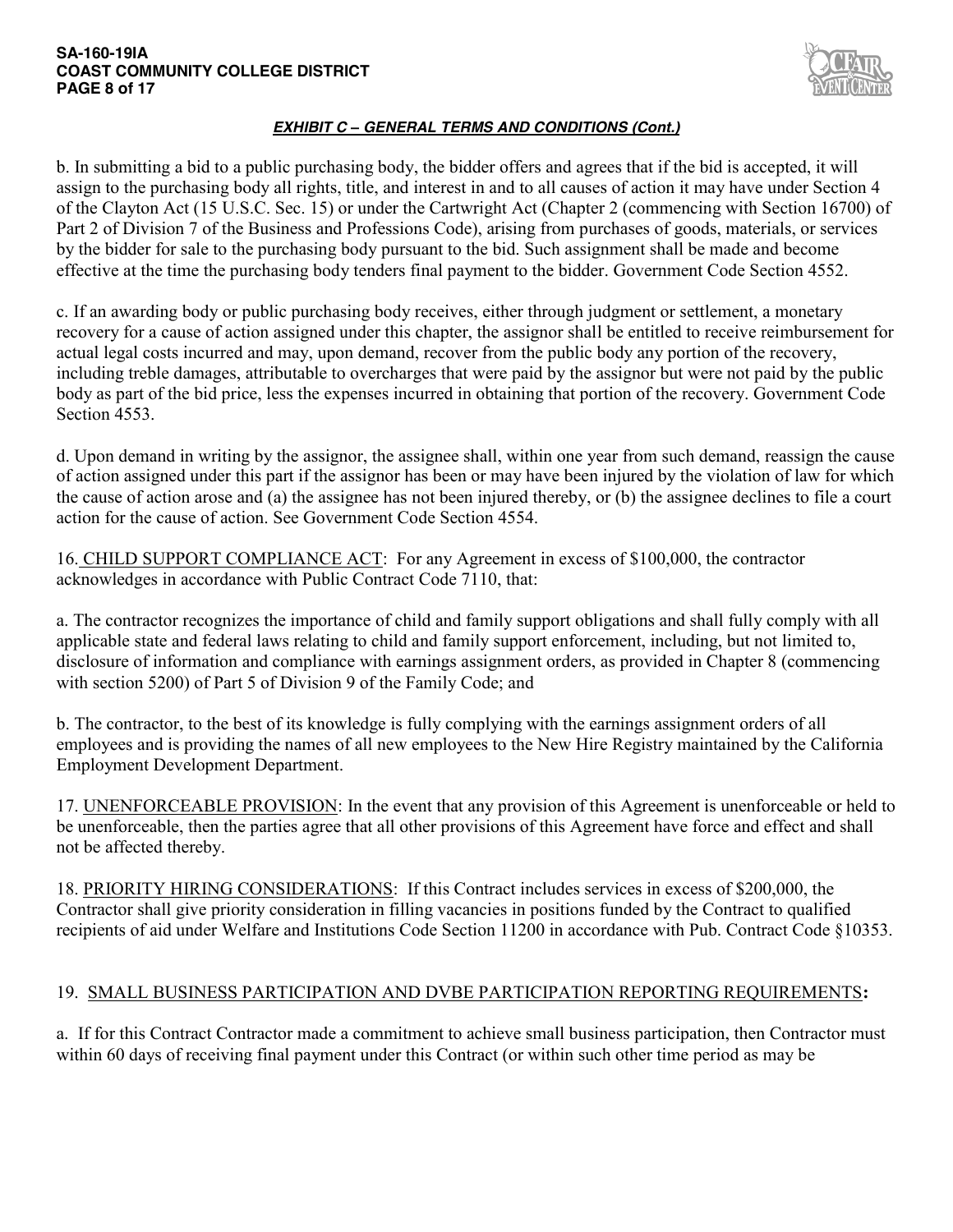### **SA-160-19IA COAST COMMUNITY COLLEGE DISTRICT PAGE 9 of 17**



# *EXHIBIT C – GENERAL TERMS AND CONDITIONS (Cont.)*

specified elsewhere in this Contract) report to the awarding department the actual percentage of small business participation that was achieved. (Govt. Code § 14841.)

b. If for this Contract Contractor made a commitment to achieve disabled veteran business enterprise (DVBE) participation, then Contractor must within 60 days of receiving final payment under this Contract (or within such

other time period as may be specified elsewhere in this Contract) certify in a report to the awarding department: (1) the total amount the prime Contractor received under the Contract; (2) the name and address of the DVBE(s) that participated in the performance of the Contract; (3) the amount each DVBE received from the prime Contractor; (4) that all payments under the Contract have been made to the DVBE; and (5) the actual percentage of DVBE participation that was achieved. A person or entity that knowingly provides false information shall be subject to a civil penalty for each violation. (Mil. & Vets. Code § 999.5(d); Govt. Code § 14841.)

# 20. LOSS LEADER:

If this contract involves the furnishing of equipment, materials, or supplies then the following statement is incorporated: It is unlawful for any person engaged in business within this state to sell or use any article or product as a "loss leader" as defined in Section 17030 of the Business and Professions Code. (PCC 10344(e).)

-End Exhibit C-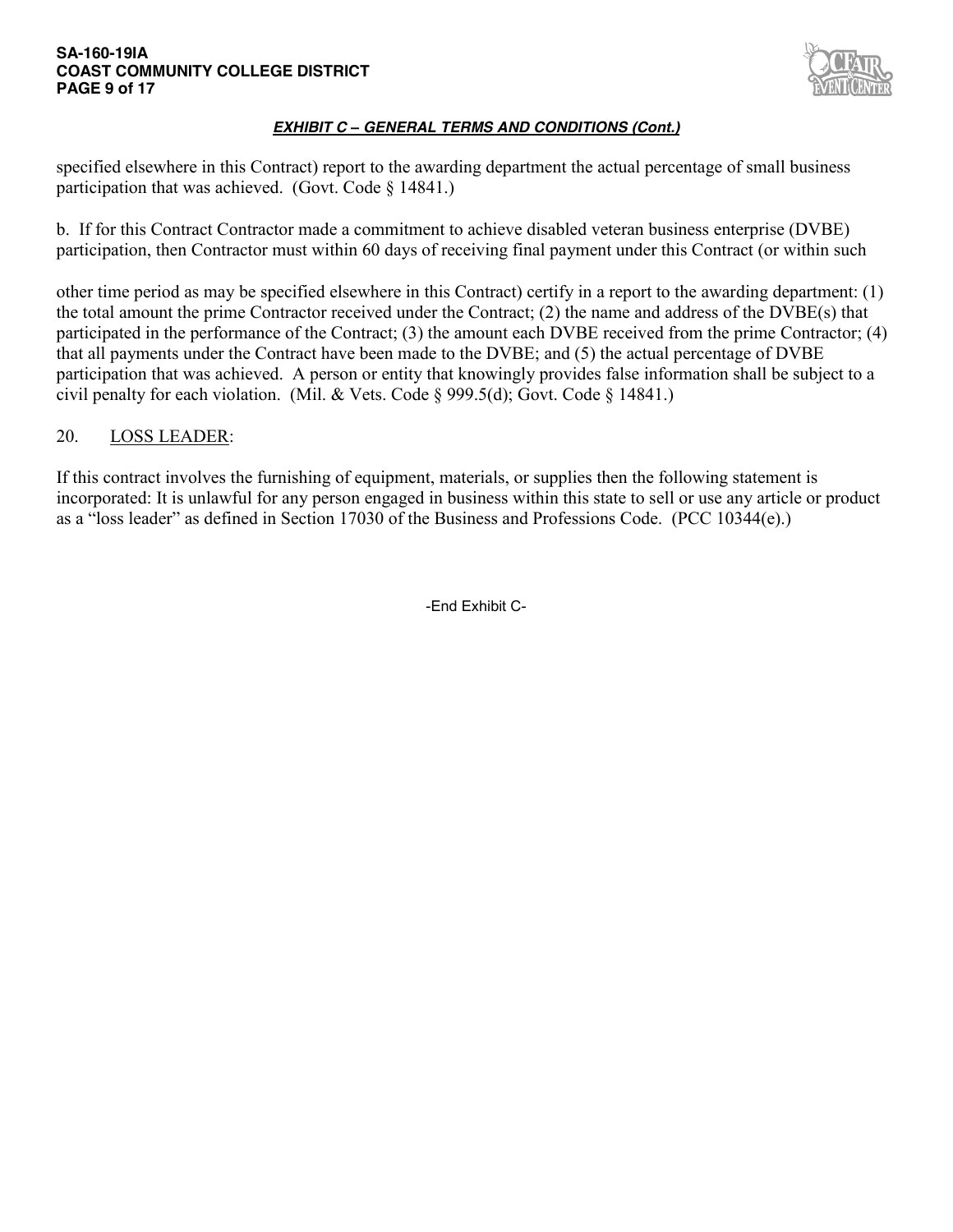### **SA-160-19IA COAST COMMUNITY COLLEGE DISTRICT PAGE 10 of 17**



## **EXHIBIT D – ADDITIONAL PROVISIONS**

### **GIA 610**

1. APPROVAL: This Agreement is not valid until signed by both parties and approved by the Department of General Services, if required.

2. AUDIT: The agency performing work under this Agreement agrees that the awarding department, the Department of General Services, the Bureau of State Audits, or their designated representative shall have the right to review and to copy any records and supporting documentation pertaining to the performance of this Agreement if it exceeds \$10,000. The agency performing work agrees to maintain such records for possible audit for a minimum of three (3) years after final payment, unless a longer period of record retention is stipulated.

3. PAYMENT: Costs for this Agreement shall be computed in accordance with State Administrative Manual Section 8752 and 8752.1.

4. AMENDMENT: No amendment or variation of the terms of this Agreement shall be valid unless made in writing, signed by the parties, and approved as required. No oral understanding or agreement not incorporated in the Agreement is binding on any of the parties.

5. SUBCONTRACTING: All subcontracting must comply with the requirements of the State Contracting Manual, Section 3.06.

6. ADVANCE PAYMENT: The parties to this interagency agreement may agree to the advancing of funds as provided in Government Code Sections 11257 through 11263.

7. DISPUTES: The agency performing work under this Agreement shall continue with the responsibilities under this Agreement during any dispute.

8. TIMELINESS: Time is of the essence in this Agreement.

-End Exhibit D-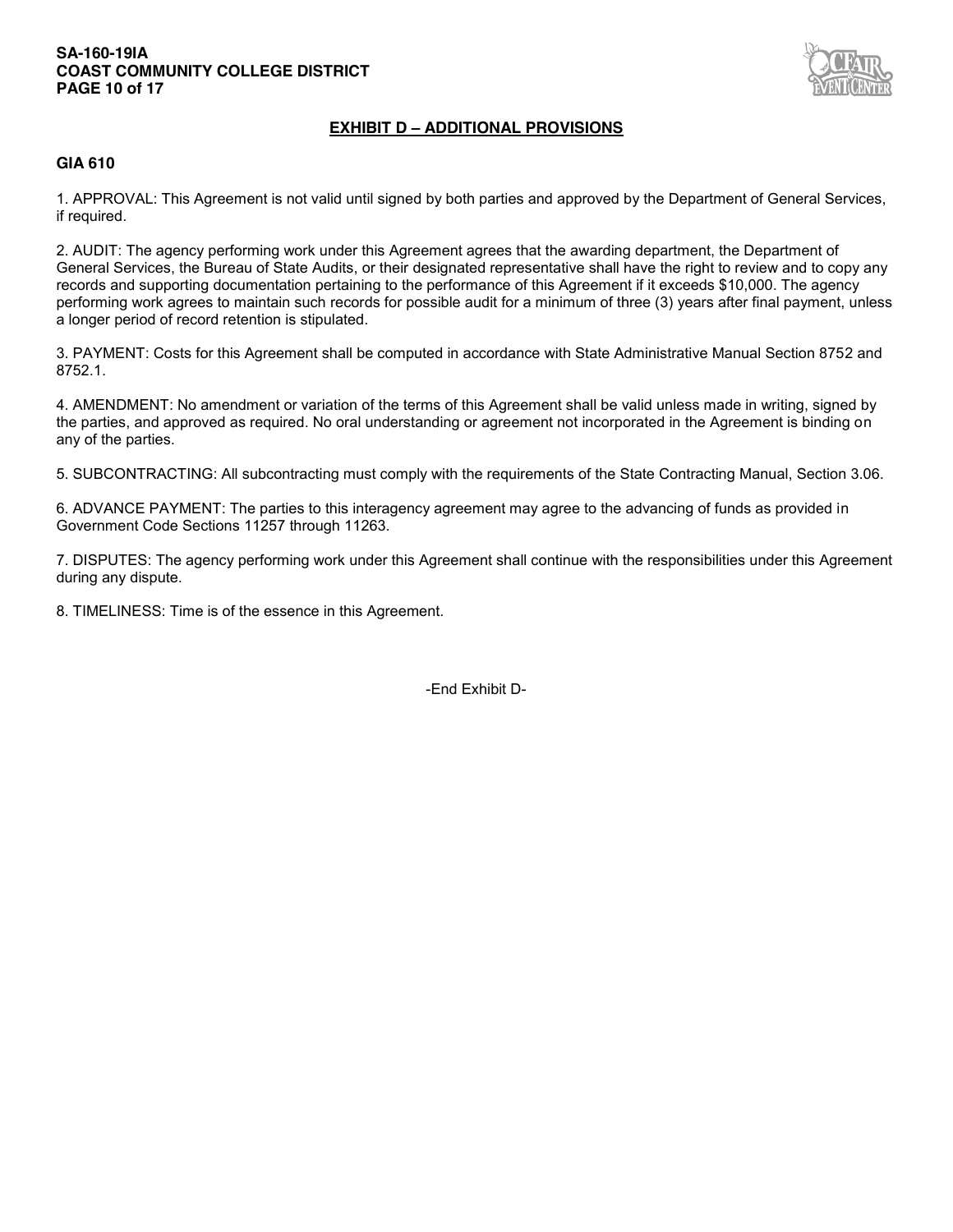### **SA-160-19IA COAST COMMUNITY COLLEGE DISTRICT PAGE 11 of 17**



# **EXHIBIT E – SPECIAL TERMS AND CONDITIONS**

# **CCC-04/2017**

## **CERTIFICATION**

I, the official named below, CERTIFY UNDER PENALTY OF PERJURY that I am duly authorized to legally bind the prospective Contractor to the clause(s) listed below. This certification is made under the laws of the State of California.

| Contractor/Bidder Firm Name (Printed)    |                           | <b>Federal ID Number</b> |  |  |  |
|------------------------------------------|---------------------------|--------------------------|--|--|--|
|                                          |                           |                          |  |  |  |
| By (Authorized Signature)                |                           |                          |  |  |  |
|                                          |                           |                          |  |  |  |
| Printed Name and Title of Person Signing |                           |                          |  |  |  |
|                                          |                           |                          |  |  |  |
| Date Executed                            | Executed in the County of |                          |  |  |  |
|                                          |                           |                          |  |  |  |

## **CONTRACTOR CERTIFICATION CLAUSES**

1. STATEMENT OF COMPLIANCE: Contractor has, unless exempted, complied with the nondiscrimination program requirements. (Gov. Code §12990 (a-f) and CCR, Title 2, Section 11102) (Not applicable to public entities.)

2. DRUG-FREE WORKPLACE REQUIREMENTS: Contractor will comply with the requirements of the Drug-Free Workplace Act of 1990 and will provide a drug-free workplace by taking the following actions:

a. Publish a statement notifying employees that unlawful manufacture, distribution, dispensation, possession or use of a controlled substance is prohibited and specifying actions to be taken against employees for violations.

b. Establish a Drug-Free Awareness Program to inform employees about:

- 1) the dangers of drug abuse in the workplace;
- 2) the person's or organization's policy of maintaining a drug-free workplace;
- 3) any available counseling, rehabilitation and employee assistance programs; and,
- 4) penalties that may be imposed upon employees for drug abuse violations.
- c. Every employee who works on the proposed Agreement will:
- 1) receive a copy of the company's drug-free workplace policy statement; and,
- 2) agree to abide by the terms of the company's statement as a condition of employment on the Agreement.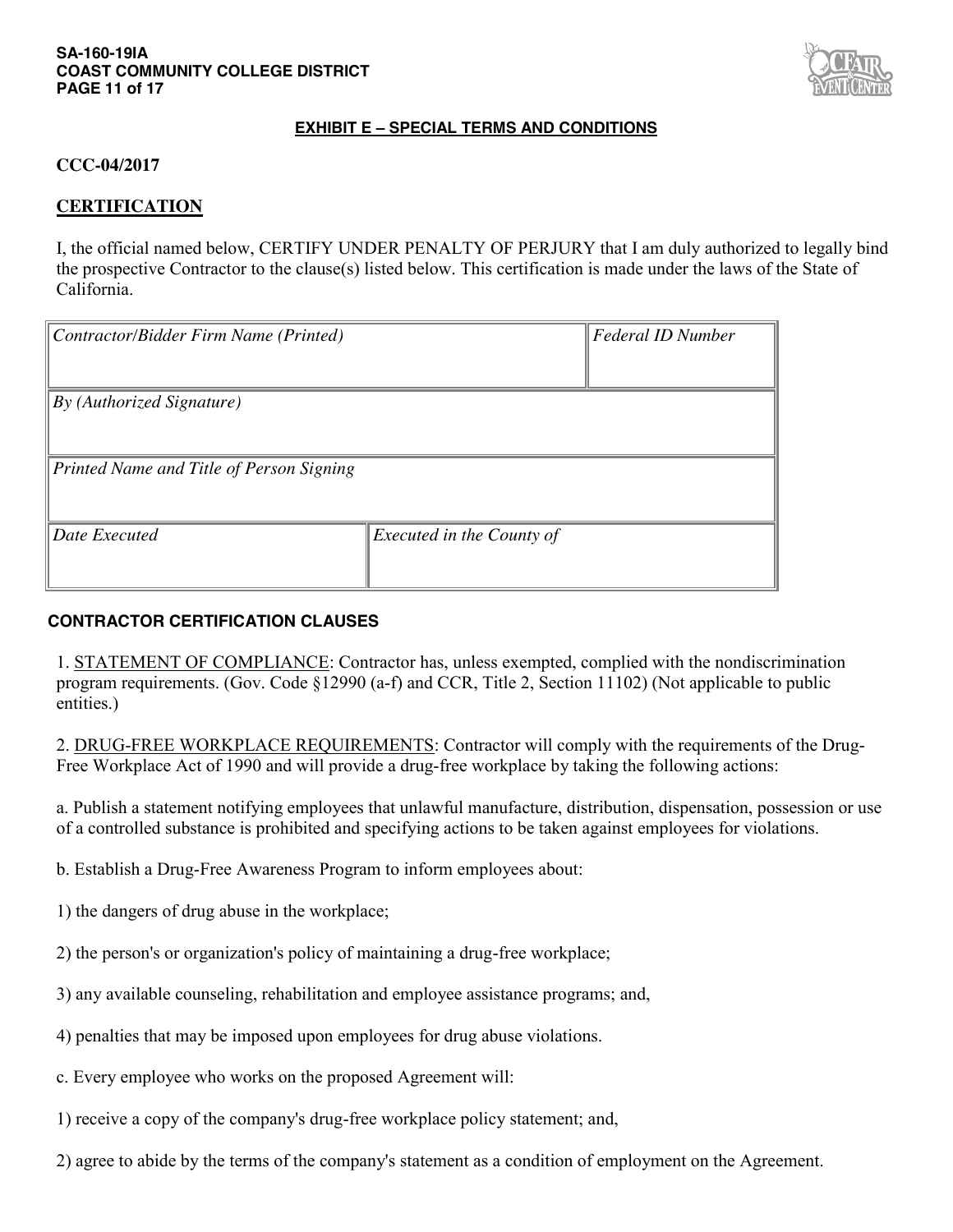### **SA-160-19IA COAST COMMUNITY COLLEGE DISTRICT PAGE 12 of 17**



# **EXHIBIT E – SPECIAL TERMS AND CONDITIONS (CONT'D)**

Failure to comply with these requirements may result in suspension of payments under the Agreement or termination of the Agreement or both and Contractor may be ineligible for award of any future State agreements if the department determines that any of the following has occurred: the Contractor has made false certification, or violated the certification by failing to carry out the requirements as noted above. (Gov. Code §8350 et seq.)

3. NATIONAL LABOR RELATIONS BOARD CERTIFICATION: Contractor certifies that no more than one (1) final unappealable finding of contempt of court by a Federal court has been issued against Contractor within the immediately preceding two-year period because of Contractor's failure to comply with an order of a Federal court, which orders Contractor to comply with an order of the National Labor Relations Board. (Pub. Contract Code §10296) (Not applicable to public entities.)

4. CONTRACTS FOR LEGAL SERVICES \$50,000 OR MORE- PRO BONO REQUIREMENT: Contractor hereby certifies that Contractor will comply with the requirements of Section 6072 of the Business and Professions Code, effective January 1, 2003.

Contractor agrees to make a good faith effort to provide a minimum number of hours of pro bono legal services during each year of the contract equal to the lessor of 30 multiplied by the number of full time attorneys in the firm's offices in the State, with the number of hours prorated on an actual day basis for any contract period of less than a full year or 10% of its contract with the State.

Failure to make a good faith effort may be cause for non-renewal of a state contract for legal services, and may be taken into account when determining the award of future contracts with the State for legal services.

5. EXPATRIATE CORPORATIONS: Contractor hereby declares that it is not an expatriate corporation or subsidiary of an expatriate corporation within the meaning of Public Contract Code Section 10286 and 10286.1, and is eligible to contract with the State of California.

# 6. SWEATFREE CODE OF CONDUCT:

a. All Contractors contracting for the procurement or laundering of apparel, garments or corresponding accessories, or the procurement of equipment, materials, or supplies, other than procurement related to a public works contract, declare under penalty of perjury that no apparel, garments or corresponding accessories, equipment, materials, or supplies furnished to the state pursuant to the contract have been laundered or produced in whole or in part by sweatshop labor, forced labor, convict labor, indentured labor under penal sanction, abusive forms of child labor or exploitation of children in sweatshop labor, or with the benefit of sweatshop labor, forced labor, convict labor, indentured labor under penal sanction, abusive forms of child labor or exploitation of children in sweatshop labor. The contractor further declares under penalty of perjury that they adhere to the Sweatfree Code of Conduct as set forth on the California Department of Industrial Relations website located at www.dir.ca.gov, and Public Contract Code Section 6108.

b. The contractor agrees to cooperate fully in providing reasonable access to the contractor's records, documents, agents or employees, or premises if reasonably required by authorized officials of the contracting agency, the Department of Industrial Relations, or the Department of Justice to determine the contractor's compliance with the requirements under paragraph (a).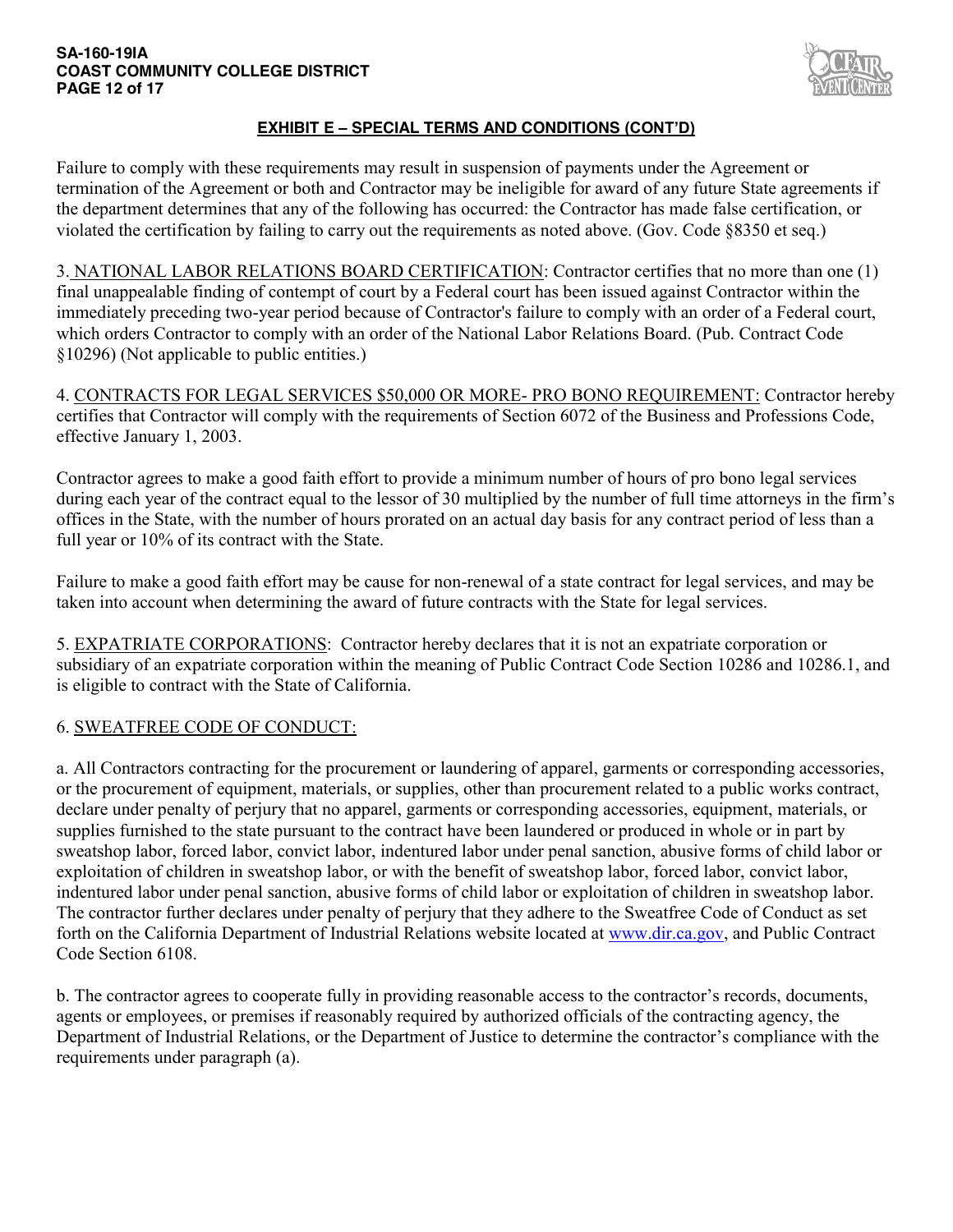### **SA-160-19IA COAST COMMUNITY COLLEGE DISTRICT PAGE 13 of 17**



# **EXHIBIT E – SPECIAL TERMS AND CONDITIONS (CONT'D)**

7. DOMESTIC PARTNERS: For contracts of \$100,000 or more, Contractor certifies that Contractor is in compliance with Public Contract Code section 10295.3.

8. GENDER IDENTITY: For contracts of \$100,000 or more, Contractor certifies that Contractor is in compliance with Public Contract Code section 10295.35.

# **DOING BUSINESS WITH THE STATE OF CALIFORNIA**

The following laws apply to persons or entities doing business with the State of California.

1. CONFLICT OF INTEREST: Contractor needs to be aware of the following provisions regarding current or former state employees. If Contractor has any questions on the status of any person rendering services or involved with the Agreement, the awarding agency must be contacted immediately for clarification.

Current State Employees (Pub. Contract Code §10410):

1). No officer or employee shall engage in any employment, activity or enterprise from which the officer or employee receives compensation or has a financial interest and which is sponsored or funded by any state agency, unless the employment, activity or enterprise is required as a condition of regular state employment.

2). No officer or employee shall contract on his or her own behalf as an independent contractor with any state agency to provide goods or services.

Former State Employees (Pub. Contract Code §10411):

1). For the two-year period from the date he or she left state employment, no former state officer or employee may enter into a contract in which he or she engaged in any of the negotiations, transactions, planning, arrangements or any part of the decision-making process relevant to the contract while employed in any capacity by any state agency.

2). For the twelve-month period from the date he or she left state employment, no former state officer or employee may enter into a contract with any state agency if he or she was employed by that state agency in a policy-making position in the same general subject area as the proposed contract within the 12-month period prior to his or her leaving state service.

If Contractor violates any provisions of above paragraphs, such action by Contractor shall render this Agreement void. (Pub. Contract Code §10420)

Members of boards and commissions are exempt from this section if they do not receive payment other than payment of each meeting of the board or commission, payment for preparatory time and payment for per diem. (Pub. Contract Code §10430 (e))

2. LABOR CODE/WORKERS' COMPENSATION: Contractor needs to be aware of the provisions which require every employer to be insured against liability for Worker's Compensation or to undertake self-insurance in accordance with the provisions, and Contractor affirms to comply with such provisions before commencing the performance of the work of this Agreement. (Labor Code Section 3700)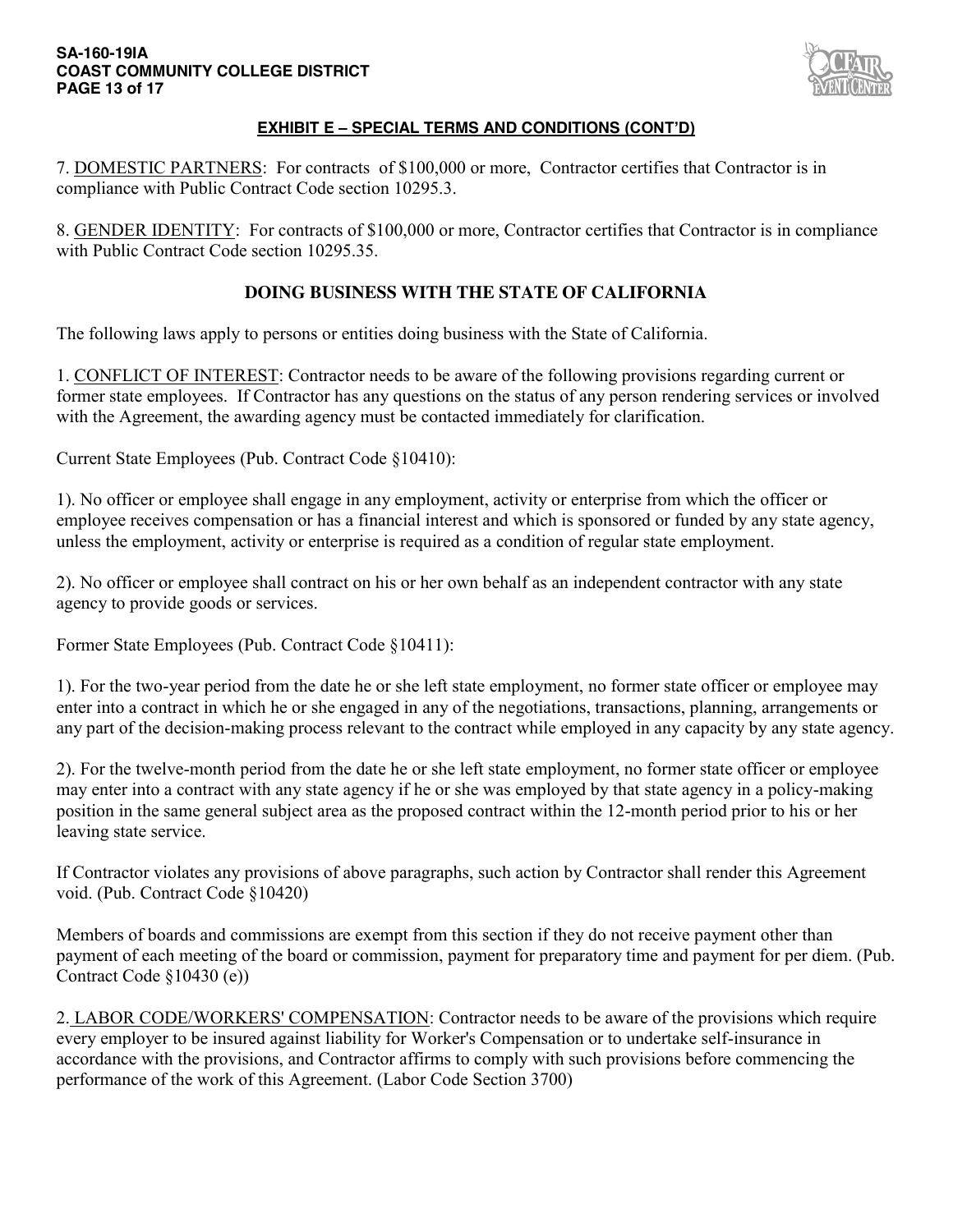

# **EXHIBIT E – SPECIAL TERMS AND CONDITIONS (Cont.)**

3. AMERICANS WITH DISABILITIES ACT: Contractor assures the State that it complies with the Americans with Disabilities Act (ADA) of 1990, which prohibits discrimination on the basis of disability, as well as all applicable regulations and guidelines issued pursuant to the ADA. (42 U.S.C. 12101 et seq.)

4. CONTRACTOR NAME CHANGE: An amendment is required to change the Contractor's name as listed on this Agreement. Upon receipt of legal documentation of the name change the State will process the amendment. Payment of invoices presented with a new name cannot be paid prior to approval of said amendment.

# 5. CORPORATE QUALIFICATIONS TO DO BUSINESS IN CALIFORNIA:

a. When agreements are to be performed in the state by corporations, the contracting agencies will be verifying that the contractor is currently qualified to do business in California in order to ensure that all obligations due to the state are fulfilled.

b. "Doing business" is defined in R&TC Section 23101 as actively engaging in any transaction for the purpose of financial or pecuniary gain or profit. Although there are some statutory exceptions to taxation, rarely will a corporate contractor performing within the state not be subject to the franchise tax.

c. Both domestic and foreign corporations (those incorporated outside of California) must be in good standing in order to be qualified to do business in California. Agencies will determine whether a corporation is in good standing by calling the Office of the Secretary of State.

6. RESOLUTION: A county, city, district, or other local public body must provide the State with a copy of a resolution, order, motion, or ordinance of the local governing body which by law has authority to enter into an agreement, authorizing execution of the agreement.

7. AIR OR WATER POLLUTION VIOLATION: Under the State laws, the Contractor shall not be*:* (1) in violation of any order or resolution not subject to review promulgated by the State Air Resources Board or an air pollution control district; (2) subject to cease and desist order not subject to review issued pursuant to Section 13301 of the Water Code for violation of waste discharge requirements or discharge prohibitions; or (3) finally determined to be in violation of provisions of federal law relating to air or water pollution.

8. PAYEE DATA RECORD FORM STD. 204: This form must be completed by all contractors that are not another state agency or other governmental entity.

-End Exhibit E-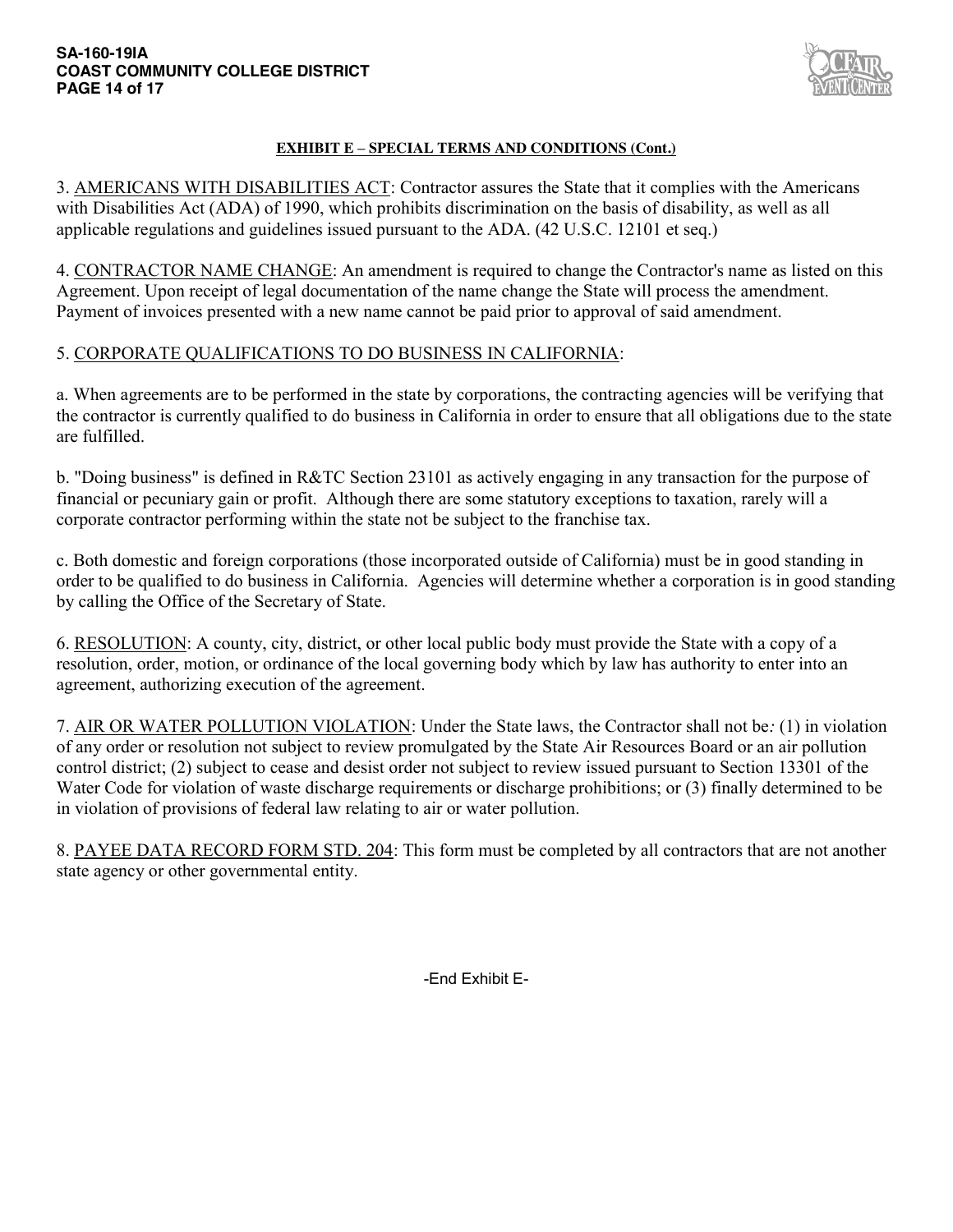

# **EXHIBIT F – INSURANCE REQUIREMENTS**

#### **California Fair Services Authority 5/2018**

#### **I. Evidence of Coverage**

The contractor/renter shall provide a signed original evidence of coverage form for the term of the contract or agreement (hereinafter "contract") protecting the legal liability of the State of California, District Agricultural Associations, County Fairs, Counties in which County Fairs are located, Lessor/Sublessor if fair site is leased/subleased, Citrus Fruit Fairs, California Exposition and State Fair, or Entities (public or non-profit) operating California designated agricultural fairs, their directors, officers, agents, servants, and employees, from occurrences related to operations under the contract. This may be provided by:

#### **A. Insurance Certificate:**

The contractor/renter provides the fair with a signed original certificate of insurance (the ACORD form is acceptable), lawfully transacted, which sets forth the following:

**1. List as the Additional Insured: "That the State of California, the District Agricultural Association, County Fair, the County in which the County Fair is located, Lessor/ Sublessor if fair site is leased/subleased, Citrus Fruit Fair, California Exposition and State Fair, or Entities (public or nonprofit) operating California designated agricultural fairs, their directors, officers, agents, servants, and employees are made additional insured, but only insofar as the operations under this contract are concerned."** 

### **2. Dates:**

The dates of inception and expiration of the insurance. **For individual events, the specific event dates must be listed, along with all set-up and tear down dates.** 

### **3. Coverages:**

### **a. General Liability:**

Commercial General Liability coverage, on an occurrence basis, at least as broad as the current Insurance Service Office (ISO) policy form #CG 00-01. Limits shall be not less than \$5,000,000 per occurrence for Fairtime Carnival Rides and for Freefall Attractions (elevated jumps involving airbags); \$5,000,000 per occurrence for the following types of Motorized Events: automobile races, drifting exhibitions, truck rodeos, tractor/truck pulls, destruction derbies, RV destruction derbies, mud bogs, mud racing, car crunches, monster truck shows, automobile thrill shows, figure 8 racing, stock car racing, tuff trucks, boat races, autocross, dirt racing, oval track, sprint cars/410 sprints, modified, super stock, ministock, dwarf cars, micro lights, endure, pro stock; \$3,000,000 per occurrence for the following types of Motorized Events: motorcycle racing, flat track motorcycle racing, arena-cross, freestyle motocross, motorcycle thrill shows and stunt teams, ATV, sand drags, go karts, snowmobile races, quarter midget races, golf cart races, Redneck Roundup (ATVs), lawnmower races; \$3,000,000 per occurrence for Rodeo Events all types **with a paid gate** and any Rough Stock events; \$2,000,000 per occurrence for Rodeo Events All Types **without a paid gate** and with any Rough Stock events and for Swap Meets/Flea Markets held two or more times per calendar year; \$2,000,000 per occurrence for the following Motorized events: car jumping contests/demonstrations of hydraulic modifications to automobiles; \$2,000,000 per occurrence for Interim Carnival Rides, Fairtime Kiddie Carnival Rides of up to 6 rides, Concerts with over 5,000 attendees, Rave Type Events All Types, Cannabis Festivals/Trade Shows, Mechanical Bulls, Extreme Attractions All Types that require a DOSH permit to operate, and Simulators; \$1,000,000 per occurrence for Rodeo Events All Types **without** any Rough Stock Events; \$1,000,000 per occurrence for all other contracts for which liability insurance (and liquor liability, if applicable) is required.

### **b. Automobile Liability:**

Commercial Automobile Liability coverage, on a per accident basis, at least as broad as the current ISO policy form # CA 00-01, Symbol #1 (Any Auto) with limits of not less than \$1,000,000 combined single limits per accident for contracts involving use of contractor vehicles (autos, trucks or other licensed vehicles) on fairgrounds.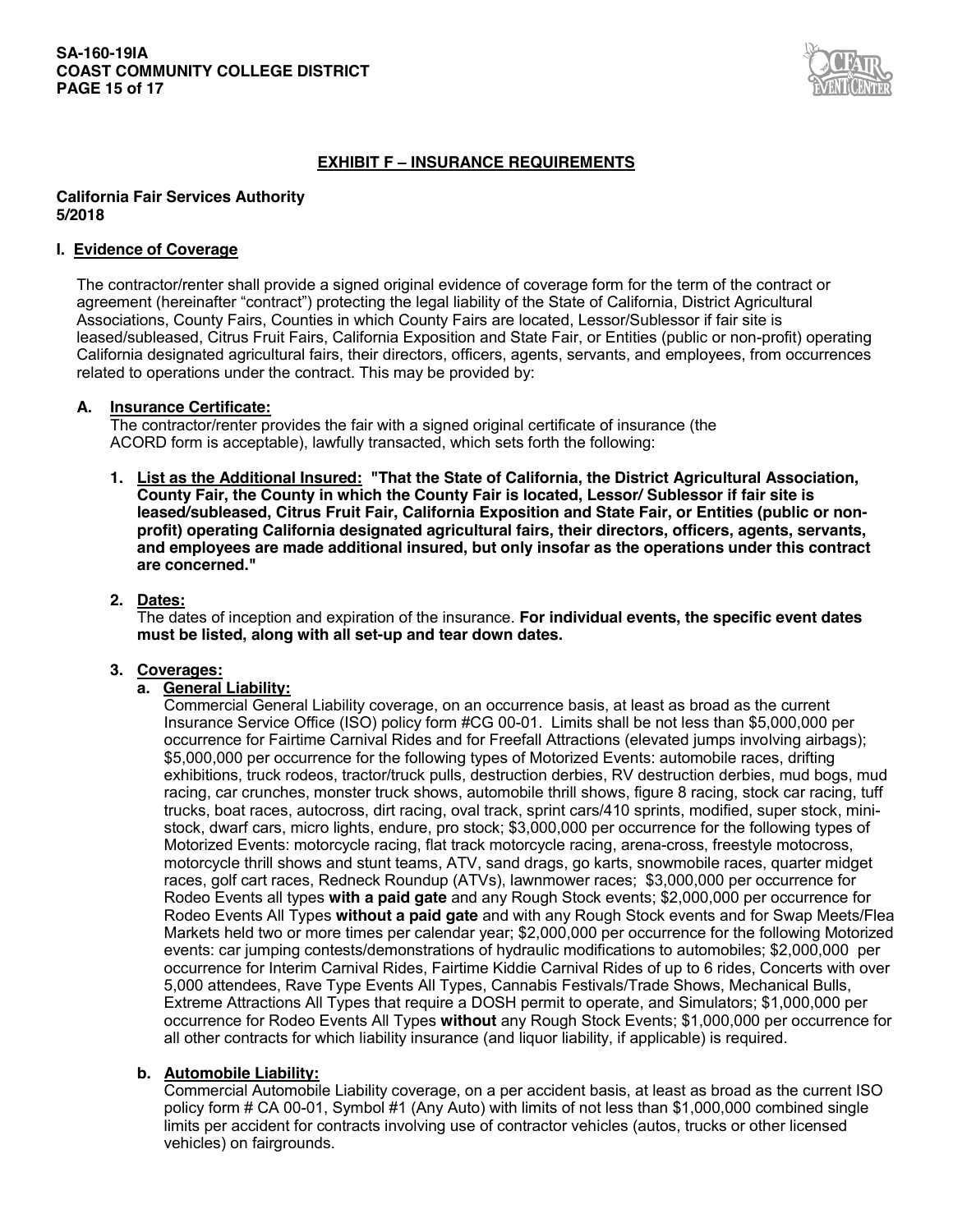### **SA-160-19IA COAST COMMUNITY COLLEGE DISTRICT PAGE 16 of 17**



### **c. Workers' Compensation:**

Workers' Compensation coverage shall be maintained covering contractor/renter's employees, as required by law.

### **d. Medical Malpractice:**

Medical Malpractice coverage with limits of not less than \$1,000,000 per occurrence shall be maintained for contracts involving medical services.

#### **e. Liquor Liability:**

Liquor Liability coverage with limits of not less than \$1,000,000 per occurrence shall be maintained for contracts involving the sale of alcoholic beverages.

**4. Cancellation Notice:** Notice of cancellation of the listed policy or policies shall be sent to the Certificate Holder in accordance with policy provisions.

#### **5. Certificate Holder:**

a. For Individual Events Only - Fair, along with fair's address, is listed as the certificate holder:

- 32<sup>nd</sup> District Agricultural Association, OC Fair & Event Center, 88 Fair Drive, Costa Mesa, CA 92626
- b. For Master Insurance Certificates Only California Fair Services Authority, Attn: Risk Management, 1776 Tribute Road, Suite 100, Sacramento, CA 95815 is listed as the certificate holder.

### **6. Insurance Company:**

The company providing insurance coverage must be acceptable to the California Department of Insurance.

#### **7. Insured:**

The contractor/renter must be specifically listed as the Insured.

### OR

### **B. CFSA Special Events Program:**

The contractor/renter obtains liability protection through the California Fair Services Authority (CFSA) Special Events Program, when applicable.

OR

# **C. Master Certificates:**

A current master certificate of insurance for the contractor/renter has been approved by and is on file with California Fair Services Authority (CFSA).

OR

### **D. Self-Insurance:**

The contractor/renter is self-insured and acceptable evidence of self- insurance has been approved by California Fair Services Authority ( CFSA).

### **II. General Provisions**

### **A. Maintenance of Coverage:**

The contractor/renter agrees that the commercial general liability (and automobile liability, workers' compensation, medical malpractice and/or liquor liability, if applicable) insurance coverage herein provided for shall be in effect at all times during the term of this contract. In the event said insurance coverage expires or is cancelled at any time or times prior to or during the term of this contract, contractor/renter agrees to provide the fair, prior to said expiration date, a new certificate of insurance evidencing insurance coverage as provided for herein for not less than the remainder of the term of the contract, or for a period of not less than one (1) year. New certificates of insurance are subject to the approval of California Fair Services Authority, and contractor/renter agrees that no work or services shall be performed prior to the giving of such approval. In the event the contractor/renter fails to keep in effect at all times insurance coverage as herein provided, the fair may,